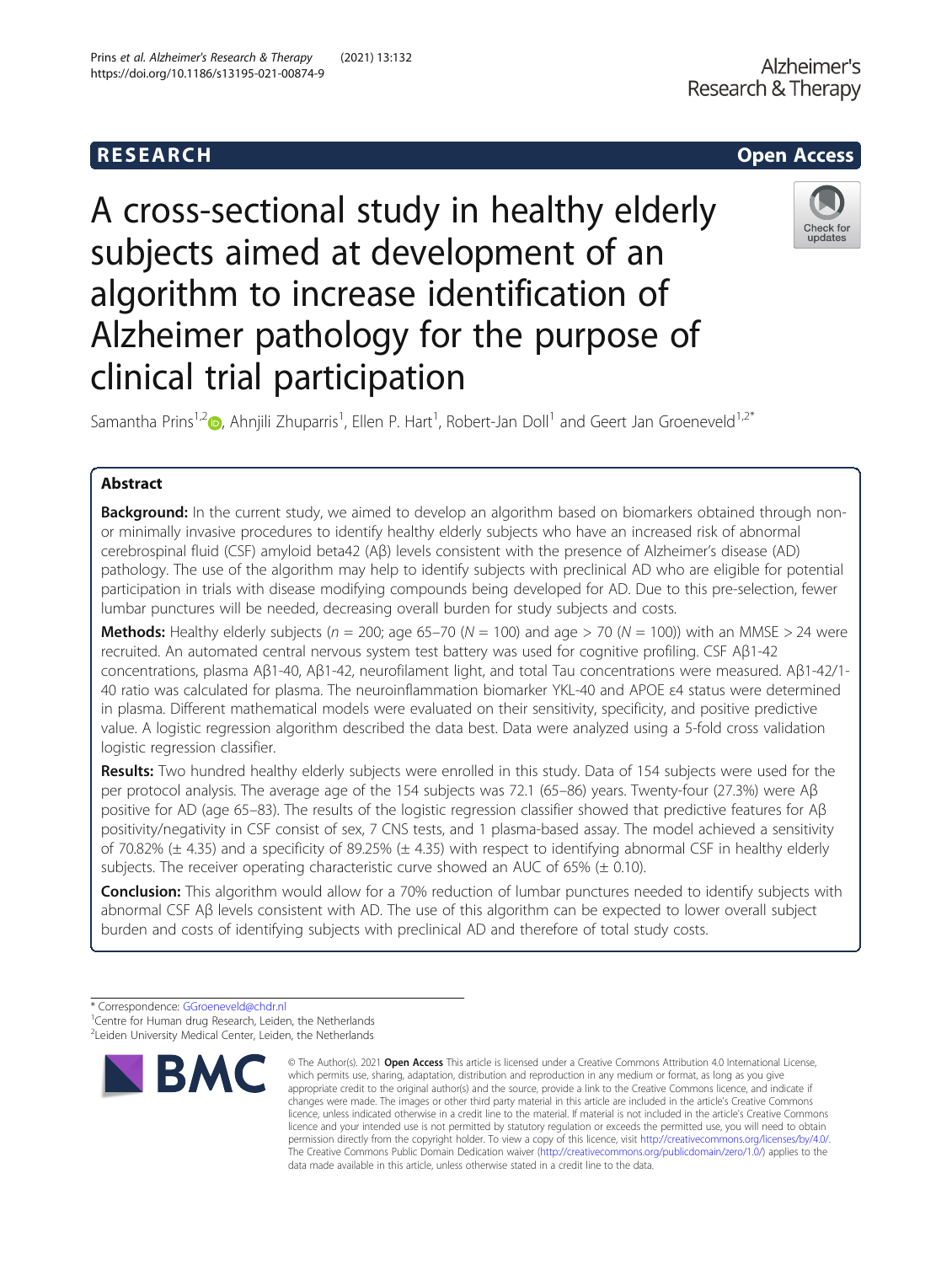Trial registration: ISRCTN.org identifier: [ISRCTN79036545](https://doi.org/10.1186/ISRCTN79036545) (retrospectively registered). Keywords: Alzheimer, Preclinical AD, Clinical trial, Algorithm, CSF Aβ

## Background

As new disease-modifying therapies for Alzheimer's disease (AD) enter clinical trials, identifying the disease at a clinical stage where the pathological injury is not too severe to allow functionally meaningful recovery, or at least stabilization, is a major issue of current research [[1\]](#page-9-0). Classification criteria aim at defining early clinical, biochemical, and metabolic markers of AD before the clinical criteria of dementia are fulfilled [[2\]](#page-9-0). Identification of the pre-dementia phase of AD is crucial to allow progress of new treatments designed to intervene in the disease process at the earliest possible stage.

The current leading hypothesis regarding the pathophysiology of AD is centered on the misfolding and aggregation of toxic amyloid beta (Aβ) species such as Aβ1-42, and drug research has therefore so far focused most on this therapeutic target. Emerging data in otherwise healthy elderly individuals suggest that biomarker evidence of Aβ accumulation and neurofibrillary tangles are associated with functional and structural brain alterations, consistent with the patterns of abnormality seen in patients with mild cognitive impairment (MCI) and even AD, prior to the clinical expression of symptoms [[3\]](#page-9-0). A phase one study in 2016 showed promising results of the anti-Aβ antibody aducanumab in patients with prodromal and mild AD by decreasing Aβ plaques in the brain [\[4](#page-9-0)]. Following this phase one study, the compound was further studied in two identically designed phase 3 trials. In March 2019, the trial was halted due to ineffectiveness. Further analyses showed that in one of the two phase 3 trials the patient group that received the highest dose of the active compound showed slower cognitive decline than the placebo group [[5\]](#page-9-0). Based on these results, the FDA recently approved aducanumab for the treatment of AD in the USA under the "accelerated approval pathway" which provides patients access to drugs when there is an expectation of clinical benefit despite some uncertainty about the clinical benefit of the drug [[6\]](#page-9-0). Aβ immunotherapy could prevent (progression to) AD in healthy elderly who show evidence of amyloid pathology and could prevent (further) aggregation of neurotoxic forms of Aβ and would thereby prevent downstream effects as synaptic dysfunction, neuronal damage, and cognitive impairment [[7](#page-9-0)]. However, many phase 3 anti-amyloid trials have failed to demonstrate effects on progression of cognitive decline in patients with (mild to moderate) AD, despite clear Aβ lowering effects in cerebrospinal fluid (CSF) or PET [\[8](#page-9-0)–[12\]](#page-9-0).

Based on extensive longitudinal biomarker studies [[13,](#page-9-0) [14](#page-9-0)], a specific pattern of deterioration of AD specific biomarkers has been proposed, which reflects the underlying progressive neuropathology of the disease. In this model, described by Jack et al., [[14\]](#page-9-0) concentrations of Aβ in CSF start decreasing decades before clinical symptoms appear. Changes in total and phosphorylated tau (t-Tau, p-Tau) concentrations in CSF have been shown to occur up to 15 years prior to the clinical onset of AD [[15,](#page-9-0) [16\]](#page-9-0). Studies with Aβ lowering compounds are increasingly performed in cognitively healthy subjects with a CSF profile consistent with AD or "preclinical AD," due to this early decrease of Aβ in CSF and the hypothesis that cognitive deterioration can still be prevented at this stage [[17,](#page-9-0) [18\]](#page-9-0). Over the age of 65, approximately 20% of cognitively healthy subjects can be expected to have a CSF profile with lowered Aβ levels consistent with AD as this is shown to be an age-related process [[19\]](#page-9-0). This means that to identify a single healthy elderly subject with CSF values consistent with AD, four subjects will have to undergo a lumbar puncture unnecessarily. This leads to unnecessary overall burden for study subjects and to higher study costs.

In the clinical setting, the diagnosis of (probable) AD is made based on clinical symptoms (e.g., self-reported memory loss, partner reports, difficulties in daily functioning), combined with neuropsychological testing, and confirmed by evidence of amyloid pathology in CSF (abnormal Aβ and/or Tau levels) or on amyloid PET scans, when available. The collection of CSF is, however, an invasive technique, which is burdensome in itself but also carries a risk of adverse effects (e.g., post-puncture headache) while PET scans are time consuming, not available for all patients, and expensive [[19](#page-9-0), [20](#page-9-0)].

As a result of the aforementioned, many studies have attempted to identify blood assays which can reliably measure AD-related biomarkers [[21,](#page-9-0) [22](#page-9-0)]. Some seem to be successful in making a distinction between blood Aβ levels in subjects with (subjective) cognitive impairment, MCI, or AD [[23,](#page-9-0) [24](#page-9-0)]. Also, the biomarkers t-Tau and neurofilament light (NfL) have been able to make this distinction [[25,](#page-9-0) [26\]](#page-9-0). Limitations of the current blood-based biomarkers are that outcomes are not consistent between studies and the methods used are highly diverse [[27\]](#page-9-0).

In the current study, we aimed to develop an algorithm based on minimally invasive biomarkers (plasma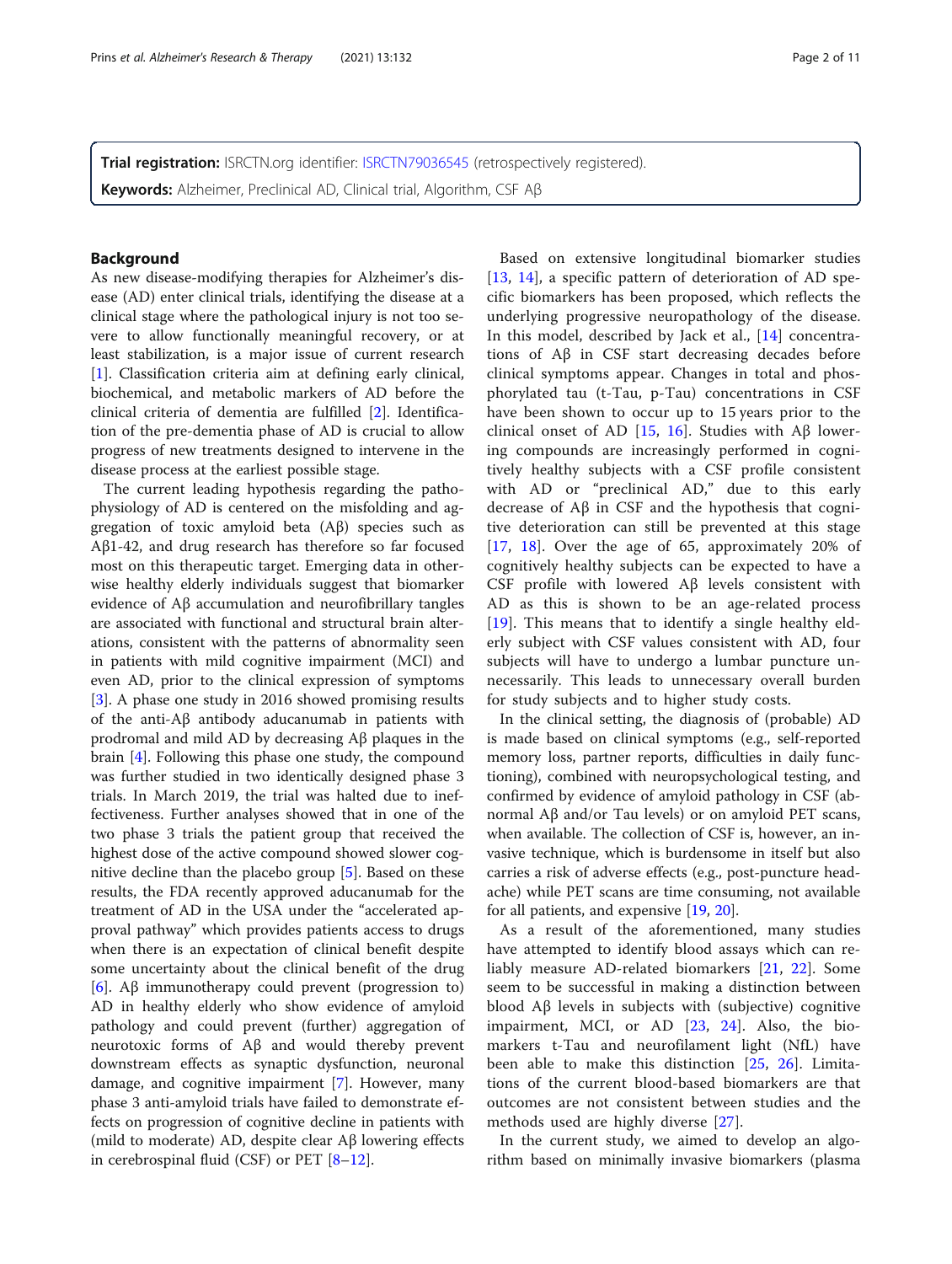and cognitive tests), to be used for pre-selection of subjects with an increased risk of lowered, abnormal, CSF Aβ levels ("Aβ positive subjects") consistent with the presence of AD pathology. This algorithm can be used to preselect cognitively healthy Aβ positive people for drug studies in preclinical AD, thereby resulting in fewer subjects needing to undergo a lumbar puncture.

## Methods

This was a single-center, cross-sectional, observational, correlational study. All study participants visited the research unit twice, once for a medical screening and once for the study measurements.

The study was approved by the ethics committee of the Leiden University Medical Center (LUMC), the Netherlands. The study was conducted according to the Dutch act on Medical Research Involving Human Subjects (WMO) and in compliance with Good Clinical Practice (ICH-GCP) and the Declaration of Helsinki. The trial was retrospectively registered in the international trial register with ID number: ISRC TN79036545.

### Participants

We aimed to enroll 200 healthy male and female participants, with an age of 65 years and older. Of these 200 subjects, at least 100 participants were to be above the age of 70. All the subjects visited Centre for Human Drug Research (CHDR) between October 2017 and November 2018 where all study assessments took place. CHDR is a clinical pharmacology research facility where early phase clinical drug studies and methodology and biomarker research are performed. For this study, a population of healthy elderly subjects aged 65 years and over was chosen as the prevalence of neurodegenerative disorders with an important cognitive component such as AD increases significantly from this age onwards [\[19](#page-9-0)]. Main exclusion criteria were a diagnosis of a cognitive disorder (including but not limited to MCI, AD, Lewy body dementia, frontotemporal dementia), history of psychiatric disease in the past 3 years, Mini Mental State Examination (MMSE)  $\leq$  24, Geriatric Depression Scale  $(GDS) \geq 6$ , presence of drug or alcohol abuse (< 2 standard drinks per day for female and  $\langle$  3 standard drinks per day for male), and any medication which influences the central nervous system or is contraindicative for the performance of a lumbar puncture.

All subjects underwent medical screening, including medical history, physical examination, vital signs measurements in supine and standing position, routine hematology, urinalysis, and urine drug screen.

All subjects visited the clinical research unit once for the study day and underwent blood sampling at predefined time points (0, 2, and 4 hour[s]). A single lumbar

puncture was performed for the collection of CSF (at 4 h). Furthermore, a CNS test battery was performed to collect data on different CNS domains.

## Blood sampling

Approximately 10 mL blood was collected via an i.v. catheter placed in an antecubital vein in the arm in appropriate K2EDTA tubes at the predefined time points mentioned above. Immediately following collection of the required blood volume, the tubes were slowly tilted backwards and forwards (no shaking) to bring the anticoagulant into solution. The blood plasma samples for bioanalysis were centrifuged within 1 h, at 2000g for 10 min at 4 °C. Prior to centrifugation, plasma samples were kept at room temperature. Immediately after centrifugation, supernatant was divided into 0.5 ml aliquots in Sarstedt polypropylene 0.5 mL tubes and stored at − 80 °C.

## Lumbar puncture

A CSF sample of 4 mL was collected in a 10 mL polypropylene tube. CSF was centrifuged within 1 h, at 2000g for 10 min at 4 °C. Prior to centrifugation, CSF samples were kept at room temperature. Immediately after centrifugation, samples were divided into 0.5 ml aliquots in Sarstedt polypropylene 0.5 mL tubes and stored at − 80 °C. Lumbar punctures were performed by a trained, physician with a 25G atraumatic lumbar puncture needle (Braun, 25G) under supervision of an experienced neurologist. The needle was placed at the L3-L4 or L4-L5 interspace with the subject in supine or sitting position. If a subject suffered from post-dural headaches, the subject was treated according to our standard operating procedures.

## Amyloid status

Amyloid beta1-42 was measured in the CSF using the fully automated Elecsys platform as this is widely used for diagnostics [\[28](#page-10-0)]. Lowered Aβ levels classified as amyloid abnormal and consistent with the presence of Alzheimer pathology were dichotomized by creating a group of "Aβ positive subjects" ( $\text{A}\beta$  < 1000 pg/ml) and "Aβ negative subjects" ( $A\beta \ge 1000$  pg/ml).

## Plasma analysis

Several plasma analyses were performed in plasma samples that were taken within 1 h from the CSF sample. Plasma biomarkers have been selected based on promising previous research of the use of plasma biomarkers to predict AD pathology. Although analytical methods vary, previous research has been able to measure Aβ, t-tau and NfL in plasma and have therefore been included to this study and the algorithm  $[23-26]$  $[23-26]$  $[23-26]$ . Plasma concentration of  $\text{A}\beta$  1-40,  $\text{A}\beta$  1-42, t-Tau, and NfL were measured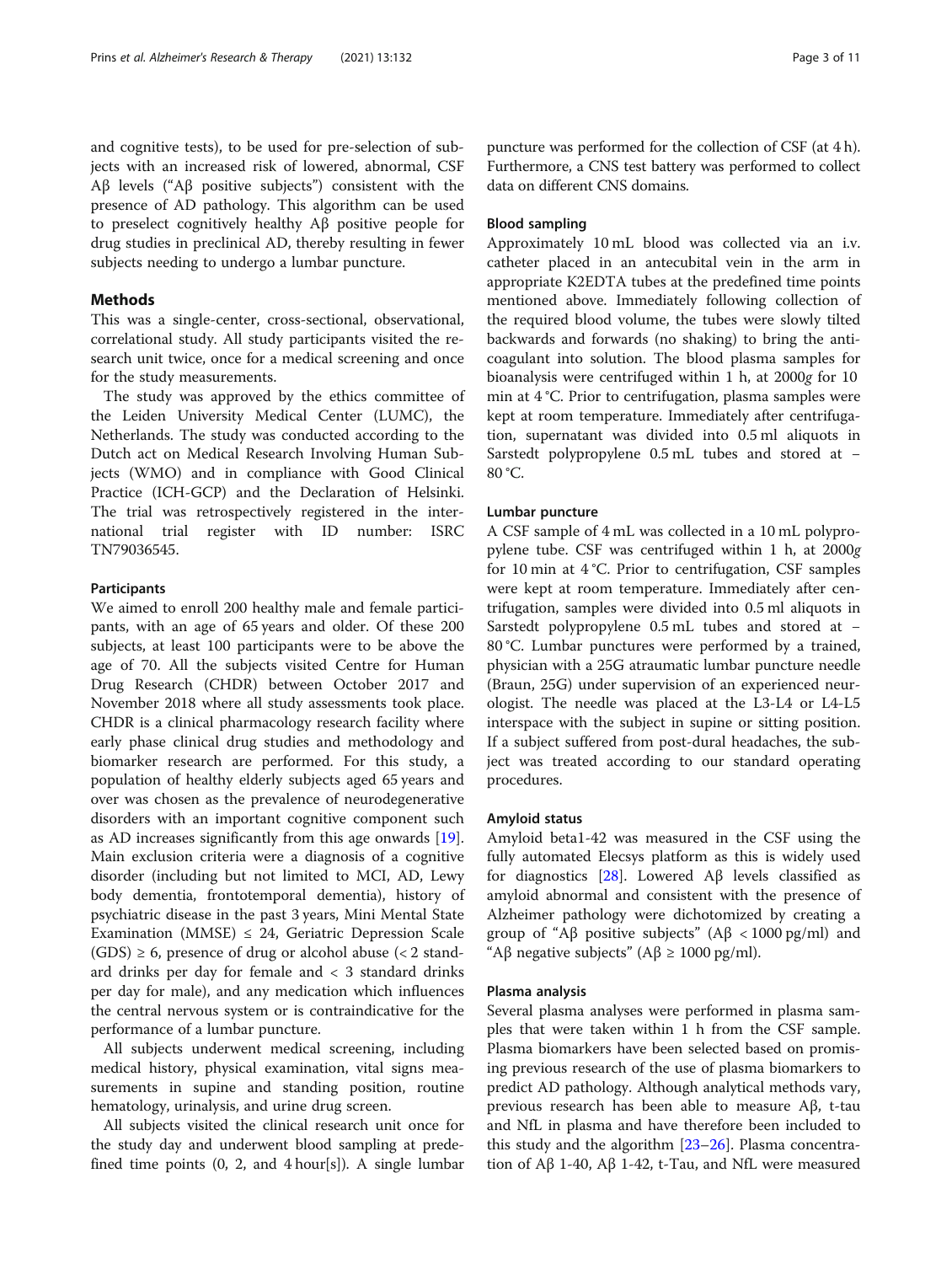using the fully automated, highly sensitive single molecule array Simoa technology [\[29](#page-10-0)]. The Aβ scores have been used as single variables as well as in a ratio score Aβ 1-42/Aβ 1-40.

Chitinase 3-like 1 (CHI3L1), or more commonly called YKL-40, is a glycoprotein which is mainly expressed in astrocytes. Insoluble Aβ aggregates in the brain can induce the activation of microglia, resulting in the synthesis of proinflammatory mediators, which further can stimulate astrocytic expression of YKL-40 [[30](#page-10-0)]. Higher concentrations of YKL-40 were found in patients with prodromal AD, MCI, and full-blown AD [[31](#page-10-0), [32](#page-10-0)] when measured in CSF. Measuring YKL-40 in plasma can lead to a less invasive method of measuring inflammation related to AD in healthy subjects. YKL-40 was measured in plasma samples using the CHI3L1 Human ELISA Kit (Thermo Fisher).

## Apolipoprotein E genotyping

Apolipoprotein E (APOE) genotyping was performed after isolating DNA from EDTA blood. DNA was isolated using QIAamp DNA Blood MINI kit after which a polymerase chain reaction (PCR) technique was applied on the clean DNA. A sequential analysis (according to the Sanger method) than determined the APOE genotype. One or 2 APOE ε4 alleles classified subjects as APOE ε4 carriers, when no APOE ε4 alleles were present a subject was classified as noncarrier.

#### Cognitive assessments and questionnaires

The NeuroCart is a battery of CNS tests used to assess a wide range of CNS domains [[33](#page-10-0)]. All measurements were performed in a quiet room with ambient illumination. Per session, there was only one participant in the room. The following tests were performed using the NeuroCart: the Adaptive tracking test to measure attention and eye-hand coordination [[34](#page-10-0)], the Face encoding and Recognition task (FACE) to measure visual memory [[35\]](#page-10-0), the Visual Verbal Learning Test (VVLT, 30 words) to measure the whole scope of learning behavior (i.e., acquisition, consolidation, storage and retrieval) [[36\]](#page-10-0), the Milner Maze test (MMT) to evaluate visuospatial working memory [[37](#page-10-0)], the N-Back test to evaluate working memory [\[38](#page-10-0)], the Sustained Attention to Response Task  $(SART)$  as a vigilance task  $[39]$  $[39]$ , and finger tapping for motor fluency [\[40](#page-10-0)], and saccadic and smooth eye movement [[41\]](#page-10-0) were also measured.

21-Leads electro encephalography (EEG) [\[42\]](#page-10-0) recordings were made for all subjects to monitor (abnormal) brain activity. An 8-min resting EEG was performed while the subjects alternated 4 min with their eyes closed and 4 min with their eyes opened while resting in a chair. Subjects face a featureless wall and are instructed not to stare, not to move their head and eyes, and to suppress eye blinks. The Refa-40 (TMSi B.V., the Netherlands) recording system and 32-lead cap (TMSi B.V.) have been used. The five standard EEG band have been analyzed: delta  $(1.5 \lt 6.0)$ , theta  $(6.0 \lt 8.5)$ , alpha (8.5 < 12.5), beta (12.5 < 30.), and gamma (30.0 < 40.0).

The clinical dementia rating scale (CDR) [[43](#page-10-0)] was assessed via a semi-structured interview with the participating subject only, to rate impairment in six different cognitive categories (memory, orientation, judgment and problem solving, community affairs, home and hobbies, and personal care). To rate impairment in more complex daily activities, the Instrumental Activities of Daily Living Scale (IADL) [[44](#page-10-0)] was assessed. Both questionnaires were administered by trained neuropsychologists.

## Sample size justification

In this study, we selected elderly at the age of 65 years old and higher of which at least a hundred above the age of 70. According to Jansen et al. [[19](#page-9-0)], we expected at least 19% amyloid pathology in a 65+ population and 23% amyloid pathology among cognitively healthy 70+ elderly subjects. We expected more responsiveness for study participation from elderly between the age of 65 and 70, based on our experience with previous studies with participants in this age range. Participants in this age range have participated in studies at CHDR before and are therefore registered in our local database and have received emails about this study. A higher number of participants within the age range 65–70 are present in the database compared to older elderly. Therefore, we aimed to enroll at least 100 subjects of > 70 years old in this study as prevalence of amyloid pathology is expected to be higher in this age group. This would result in an estimated 23 Aβ positive subjects versus approximately 77 Aβ negative subjects in the > 70 years old age group. Along with approximately 19 Aβ positive subjects versus 81 A $\beta$  negative subjects in the age group 65–70, we expected to identify at least 42 Aβ positive healthy elderly subjects among the total group of 200. Based on previous comparable studies, these numbers were considered appropriate for a correlational study aimed at defining an algorithm [\[45](#page-10-0), [46](#page-10-0)].

## Statistical analysis

Statistical analyses were performed using Python (version 3.7.3) and the sklearn package (version 0.21.3). To build a classification model that could differentiate between Aβ positive subjects and Aβ negative subjects, all parameters such as plasma data, genetic information, cognitive assessments, level of education, age, and gender were included as features.

When a classifier contains more features than can be justified by the observed data, there is a risk of the model overfitting. Overfitting occurs when a classifier corresponds too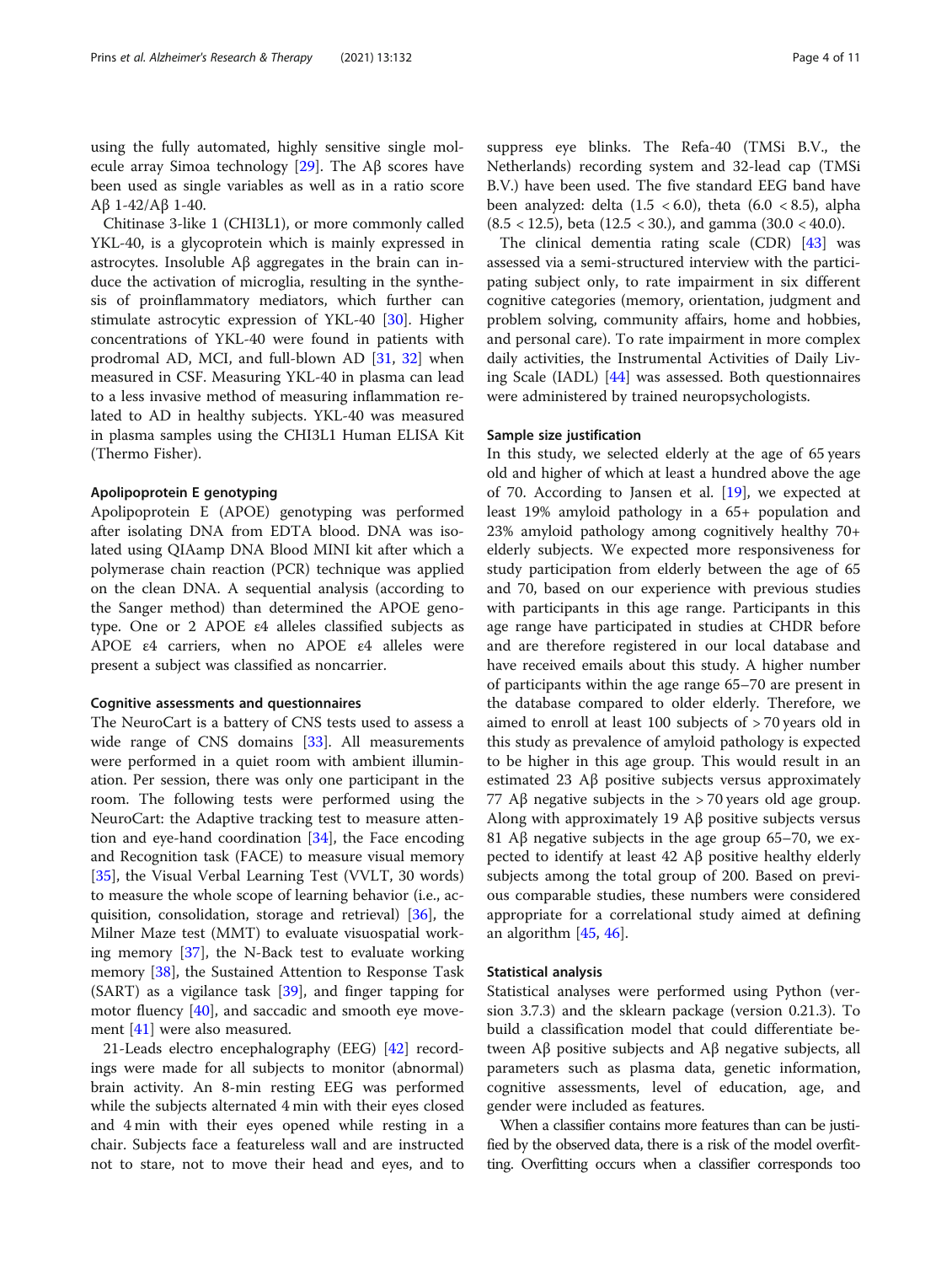closely to a particular subpopulation and cannot be generalized to the wider population. Two methods were used to reduce the feature space, variance inflation factor (VIF) and penalized regression. VIF identified the pairs of highly correlated features and subsequently removes one of the features from the classifier. Penalized regression was applied to the logistic regression classifier to shrink the coefficients of features that were less predictive of the outcome.

For this study, we reviewed the performance of four classifiers—ridge-penalized logistic regression, random forest classifier, support vector machine classifier, and k-nearest neighbors classifier—on four datasets—a dataset with all features, only the VIF-selected features, all features except the EEG features, and all features except the genotyping feature. To ensure that the models were not under- or overfitting, we performed 5-fold stratified cross-validation. This data partitioning approach ensures that we built a more generalized model that can perform well when presented with unseen data. The 5-fold stratified cross-validation randomly samples the data into 5 folds of approximately equal proportions. In this case, there were 30 or 31 subjects per fold. Each fold contained the same ratio of Aβ positive and Aβ negative subjects. The model was trained on 4 folds of data and validated on the 5th fold. The cross-validation process was repeated 5 times, with each of the subsamples used exactly once as the validation data. The validation results were averaged over each iteration to estimate the model's predictive performance. We selected the optimal classifier by selecting the classifier with the highest sensitivity and specificity. If the sensitivity and specificity scores were identical between classifier, we then choose the classifier with the highest F1 score.

## Results

#### Demographic and clinical characteristics

Two hundred healthy elderly subjects were enrolled in this study of which 189 were included in the CSF and plasma analyses due to CSF availability. The 11 missing CSF samples were due to absent CSF flow during lumbar puncture. The 189 CSF samples were analyzed on Aβ42 using the Elecsys method and 55 healthy elderly had CSF Aβ42 levels consistent with AD ( $Aβ < 1000$  pg/ml). Of the 189 subjects with CSF availability, 154 subjects were included in the per protocol analyses. Plasma analyses were missing for 27 subjects due to analytic errors. NeuroCart data was incomplete for 8 subjects. Fortynine subject were female (68.2% were male and 31.8% female). Their mean age was 72.1 years (range 65–86), with a median MMSE score of 29 (range 25–30), and GDS score of 0 (median, range 0–5). Self-reported memory performance and daily functioning were assessed using CDR and IADL scores with averaged scores of 0 in all subjects. Of the 154 elderly, 42 (27.3%) were Aβ positive for AD (average age 73.7 [65–83]; see Table 1).

### Data analysis

For each dataset and classifier, we calculated the sensitivity, specificity, precision and F1 score. The VIFselected features dataset and logistic regression classifier achieved a sensitivity and specificity of 70.8% and 89.2%. The receiver operating characteristic (ROC) curve showed an AUC of  $65\%$  ( $\pm$  0.[1](#page-5-0)0); see Fig. 1. However, the mean performance for all four classifiers (for the VIF-selected features dataset) was 68.0% sensitivity and 76.4% specificity. The lowest sensitivity and specificity for the worse performing model (the random forest) was 63.6% and 70.6% respectively. While we found similar performance when applying different classifiers, the logistic regression showed the highest sensitivity and specificity for the classification task.

The best performing classifier, logistic regression, included 32 of the 90 parameters measured in this study. The results of the logistic regression algorithm analyses

| <b>Characteristics</b>                    | Total group,<br>$n = 154$ | <b>Amyloid status CSF</b>     |                                |  |
|-------------------------------------------|---------------------------|-------------------------------|--------------------------------|--|
|                                           |                           | Aβ positive, $n = 42$ (27.3%) | Aβ negative, $n = 112$ (72.7%) |  |
| Age, years                                | 72.1 [65; 86]             | 73.7 [65; 85]                 | 71.4 [65; 86]                  |  |
| Female gender                             | 49 (31.8 %)               | 13 (30.6%)                    | 36 (32.1%)                     |  |
| <b>MMSE</b>                               | $29(25-30)$               | $29(25-30)$                   | $29(25-30)$                    |  |
| GDS                                       | $0(0-5)$                  | $1(0-5)$                      | $0(0-5)$                       |  |
| <b>CDR</b>                                | $0.0(0-0.5)$              | 0.0(0)                        | $0.0(0-0.5)$                   |  |
| <b>IADL</b>                               | 0.0(0)                    | 0.0(0)                        | 0.0(0)                         |  |
| Education <sup>a</sup>                    | $6(1-7)$                  | $6(1-7)$                      | $6(1-7)$                       |  |
| Apoe e4/e4 ( $n = 150$ )                  | 5(3.3%)                   | 5 (100%)                      | $0(0\%)$                       |  |
| Apoe at least one e4 allele ( $n = 150$ ) | 39 (26%)                  | 18 (42.9%)                    | 21 (18.8%)                     |  |

**Table 1** Demographics, clinical characteristics, and biomarker information of the study population

Continuous data are presented as mean [min; max] and dichotomous data as n (%). MMSE, Mini Mental State Examination; GDS, Geriatric Depression Scale; CDR, Clinical Dementia rating Scale; IADL, Instrumental Activity of Daily Living scale; Apoe e4, apolipoprotein E 4.

<sup>a</sup>Level of education defined as (1) lower than primary school, (2) primary school, (3) less than lower professional education, (4) lower professional education, (5) mid-level professional education, (6) high school/college, and (7) university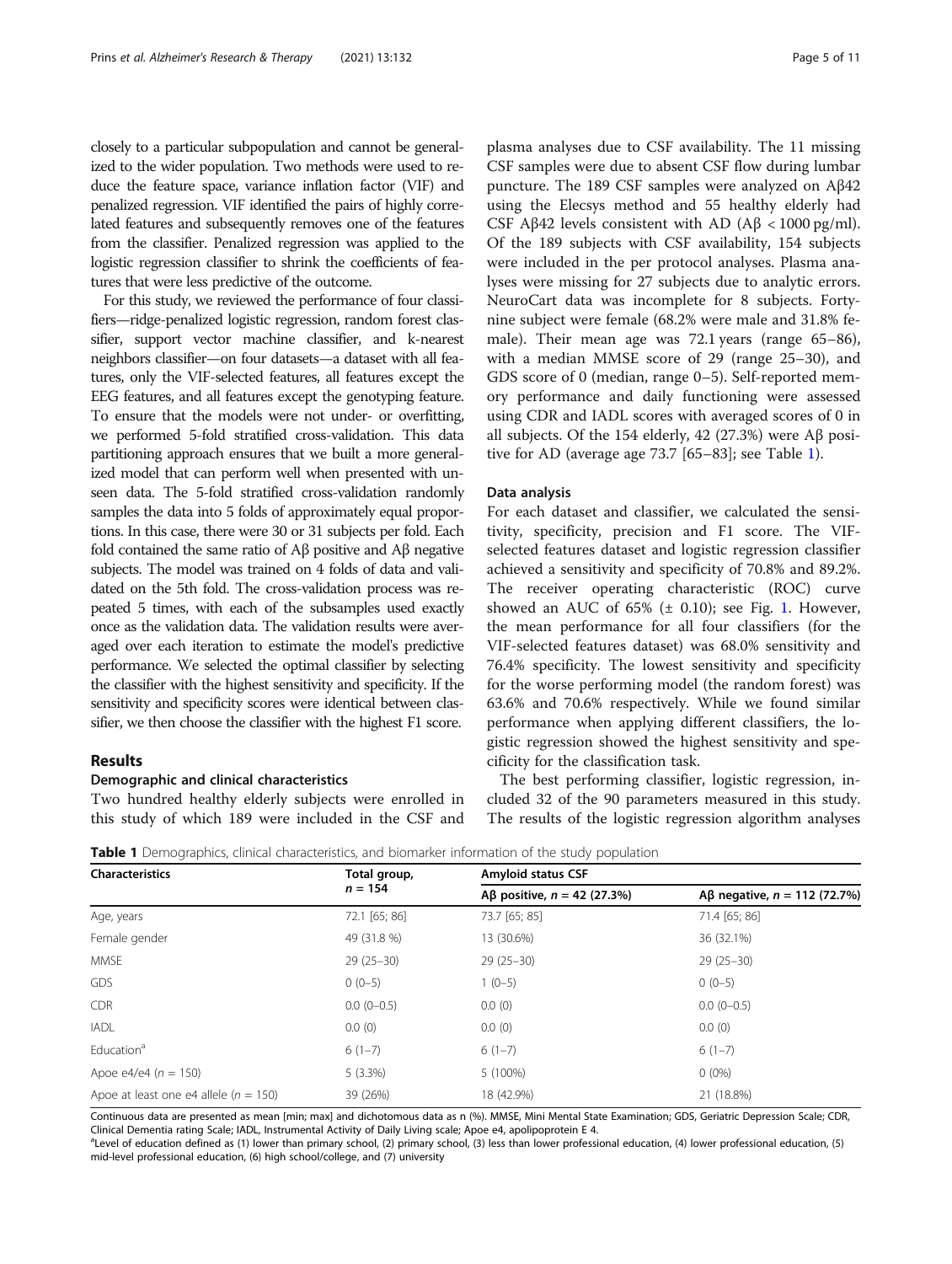<span id="page-5-0"></span>

|  |  | <b>Table 2</b> NeuroCart activities and parameters included in the algorithm |
|--|--|------------------------------------------------------------------------------|
|  |  |                                                                              |

| <b>Activity</b>                             | Cognitive domain             | Parameter                                                                                                                                                                                                                                                                                                                                                                                                                                                |
|---------------------------------------------|------------------------------|----------------------------------------------------------------------------------------------------------------------------------------------------------------------------------------------------------------------------------------------------------------------------------------------------------------------------------------------------------------------------------------------------------------------------------------------------------|
| Visual Verbal Learning Test (WLT, 30 words) | Memory                       | - Delayed word recall number correct<br>- Immediate word recall number doubles, 3e trial<br>- Immediate word recall number incorrect 1st trial<br>- Delayed word recall number doubles<br>- Immediate word recall number doubles, 2e trial<br>- Immediate word recall number doubles, 1st trial<br>- Immediate word recall number incorrect 3e trial<br>- Delayed word recognition number incorrect<br>- Immediate word recall number incorrect 2e trial |
| Electroencephalography (EEG)                | Electrical brain activity    | - Delta-power Fz-Cz (eyes open)<br>- Theta-power Fz-Cz (eyes closed)<br>- Beta-power Fz-Cz (eyes open)<br>- Gamma-power Pz-O2 (eyes open)<br>- Delta-power Pz-O2 (eyes open)<br>- Gamma-power Pz-O1 (eyes closed)<br>- Alpha-power Fz-Cz (eyes open)<br>- Theta-power Pz-O1 (eyes open)<br>- Gamma-power Fz-Cz (eyes open)<br>- Alpha-power Pz-O1 (eyes closed)                                                                                          |
| Finger Tapping                              | Motor activation and fluency | - Standard deviation of the mean (dominant hand)                                                                                                                                                                                                                                                                                                                                                                                                         |
| Sustained Attention to Response Task (SART) | Vigilance                    | - Total omission errors<br>- Post error slowing                                                                                                                                                                                                                                                                                                                                                                                                          |
| N-Back                                      | Working memory               | - Number correct-number incorrect/total for one back                                                                                                                                                                                                                                                                                                                                                                                                     |
| Milner Maze test (MMT)                      | Spatial working memory       | - Reversed total illegal moves<br>- Immediate total repeat errors<br>- Immediate total illegal moves<br>- Delayed total illegal moves<br>- Reversed total repeat errors<br>- Delayed total repeat errors                                                                                                                                                                                                                                                 |
| Face encoding and recognition task (Face)   | Episodic memory              | - Number incorrect                                                                                                                                                                                                                                                                                                                                                                                                                                       |

Top activities/parameters have more impact on the algorithm than the bottom activities in this table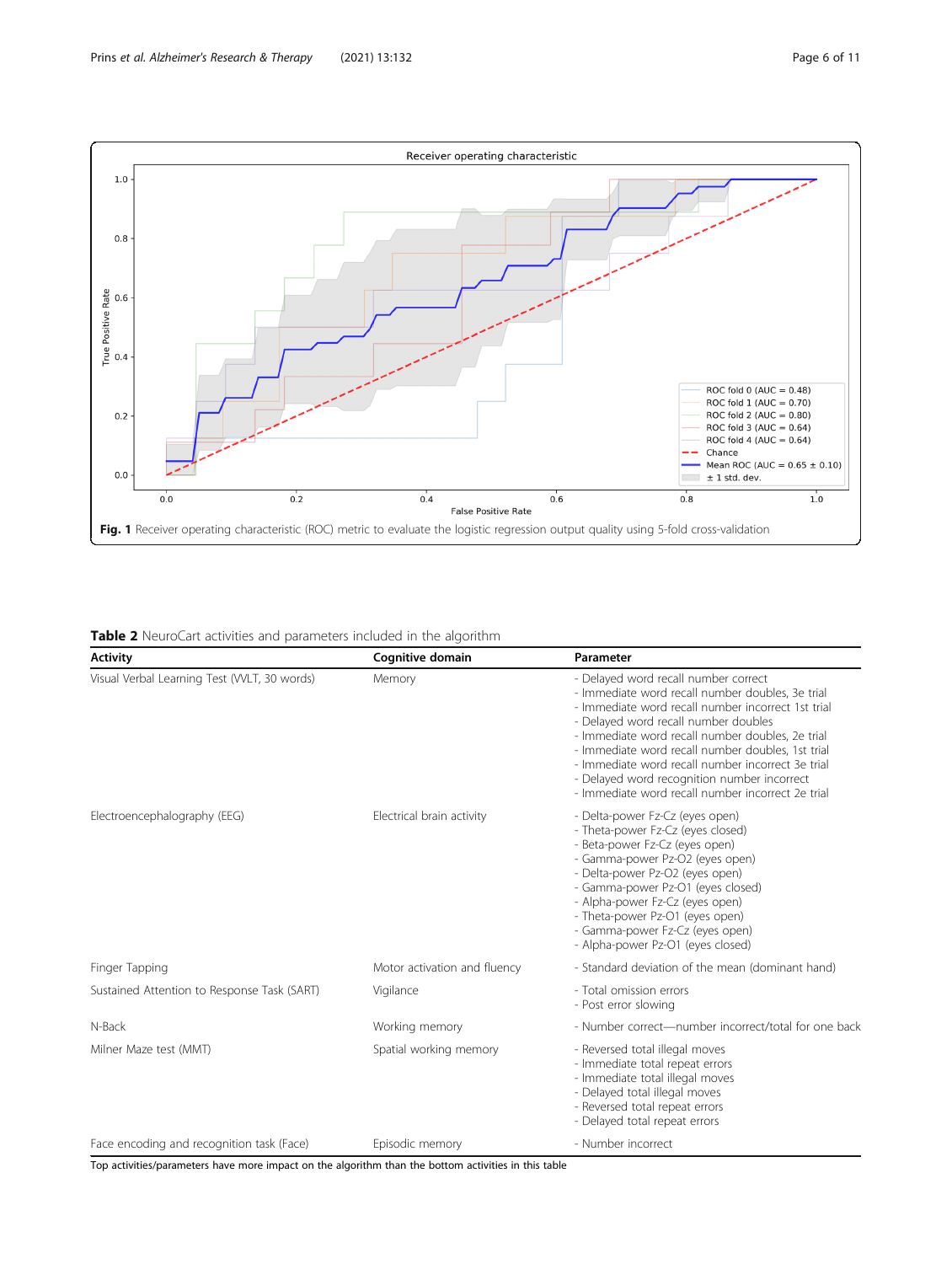conclude that the best prediction of Aβ positivity/negativity in CSF in an elderly subject is made by combining the 32 parameters measured with the NeuroCart (Table [2](#page-5-0)). The algorithm included the following 7 CNS tests and 1 plasma analysis: MMT, VVLT, finger tapping, N-Back, SART, Face, EEG, and the plasma biomarker YKL-40. Sex was also included. We can use the logistic regression equation to calculate the probability (between 0 and 1) of a new subject being classified as amyloid positive or negative. If the subject is given a probability greater than 0.5, they will be classified as amyloid positive.

As EEG- and genotyping-based assessments are time and resource consuming tasks, we built two additional classification models excluding these features. By excluding the EEG features, the highest sensitivity and specificity achieved was 70.6% and 73.5%, respectively, using ridge-penalized logistic regression classifier. Hence, the exclusion of the EEG features had little to no effect on the sensitivity of the classifier but lead to a 15 percentage point drop in specificity compared to the best performing logistic regression model. When omitting the genotyping features (the APOE E4 status), the best performing model was the k-nearest neighbor. This model achieved a sensitivity and specificity of 70.4% and 72.3% respectively. Like the classifier with no EEG features, the exclusion of the genotyping data had little to no effect on the classifier's sensitivity, while the specificity did drop by 16 percentage points compared to the best performing logistic regression model.

When aiming for 50 healthy elderly with Aβ CSF levels consistent with AD, 220 elderly must undergo the (non-invasive) tests included in the algorithm. Of these 220 subjects, the algorithm will predict 66 elderly with Aβ positive levels in CSF, 50 of which will be true positives (Aβ CSF levels consistent with AD), the remaining 16 will be false positive (Aβ negative). However, 21 Aβ positive subjects will be mislabeled as  $\text{A}\beta$  negative (see Table 3). This algorithm would allow for a 70% reduction of lumbar punctures needed to identify subjects with abnormal CSF Aβ levels consistent with AD, meaning 66 lumbar punctures instead of 220 (see Fig. [2\)](#page-7-0).

Table 3 Sensitivity/specificity table of the logistic regression algorithm

| Predicted $AB +$ | Predicted Aβ - | Total |
|------------------|----------------|-------|
| 50               | 21             |       |
| 16               | 133            | 149   |
| 66               | 154            | 220   |
|                  |                |       |

Sensitivity and specificity table calculated with a sensitivity of 70.82% and specificity of 89.25%. When aiming for 50 positively predicted Aβ positive subjects, 66 will be predicted as such. Therefore, 16 subjects will falsely be predicted as being Aβ positive and 21 will falsely be predicted as being Aβ negative

## **Discussion**

This study aimed to develop an algorithm based on lessinvasive (plasma) biomarkers for AD pathology, to be used for pre-selection of subjects who are suspected of lowered, abnormal, CSF Aβ levels ("Aβ positive subjects") consistent with the presence of AD pathology. The algorithm includes sex, 7 cognitive tests measured with the NeuroCart (MMT, VVLT, finger tapping, N-Back, SART, Face, and EEG), and one plasma biomarker (YKL-40) and was successful in predicting CSF  $\mathbf{A}\mathbf{\beta}$  + in healthy elderly with a sensitivity of 70.82% and specificity of 89.25%. When using this algorithm, 70% fewer lumbar punctures will have to be performed to enroll subjects based on lowered Abeta CSF. The overall subject burden and costs of trials will reduce as fewer lumbar punctures will need to be performed. This may also increase subject's willingness to participate.

Four classification algorithms (random forest, logistic regression, support vector machine classifier, and a Knearest neighbors classifier) were used to classify Aβ positivity. A comparison of classification models is necessary to identify a model that best fits the data. Logistic regression outperformed the other algorithms in terms of accuracy, precision, and recall. The logistic regression model is ideal for Aβ positivity classification as it provides an estimation of the association between the predictor and the outcome. Palmqvist et al. [\[47\]](#page-10-0) and Jang et al. [\[48\]](#page-10-0) have also demonstrated the use of logistic regression to reliably dichotomize amyloid status using plasma. This further supports the notion that logistic regression can use multimodal non-invasive cognitive and blood-based biomarkers to stratified enrollment of subjects with preclinical AD into clinical trials. In this study, 200 healthy elderly were included of which 154 were eventually included in the model. This is a satisfactory amount of subjects to support the conclusion of this study. For the logistic regression classifier, we have selected 0.5 to be the probabilistic threshold for classifying a patient as  $\mathbf{A}\mathbf{B}$  + or  $\mathbf{A}\mathbf{B}$ –. Using the ROC curve (Fig. [1](#page-5-0)), a researcher may choose a different threshold depending on what they choose to prioritize, the true positive rate (sensitivity) or the false positive rate (1-specificity)).

Approximately 50 subjects is an acceptable number for a proof-Of-concept study of a novel compound; 20–80 subjects is common in phase one trials according to the FDA [\[49\]](#page-10-0). Based on the 27.3% Aβ positivity in our study, we estimate that in a new group of 220 healthy elderly, 71 subjects will be  $\mathsf{A}\beta$ +. The algorithm will identify 66 subjects as having  $A\beta$  + CSF. Due to the sensitivity of 70.82%, 21 Aβ + subjects would not be identified as such. Also, 16 Aβ-subjects would wrongfully be identified as Aβ + which results in 50 truly Aβ + subjects. Using the algorithm would reduce the number of lumbar punctures in healthy elderly by 70%, i.e., 66 lumbar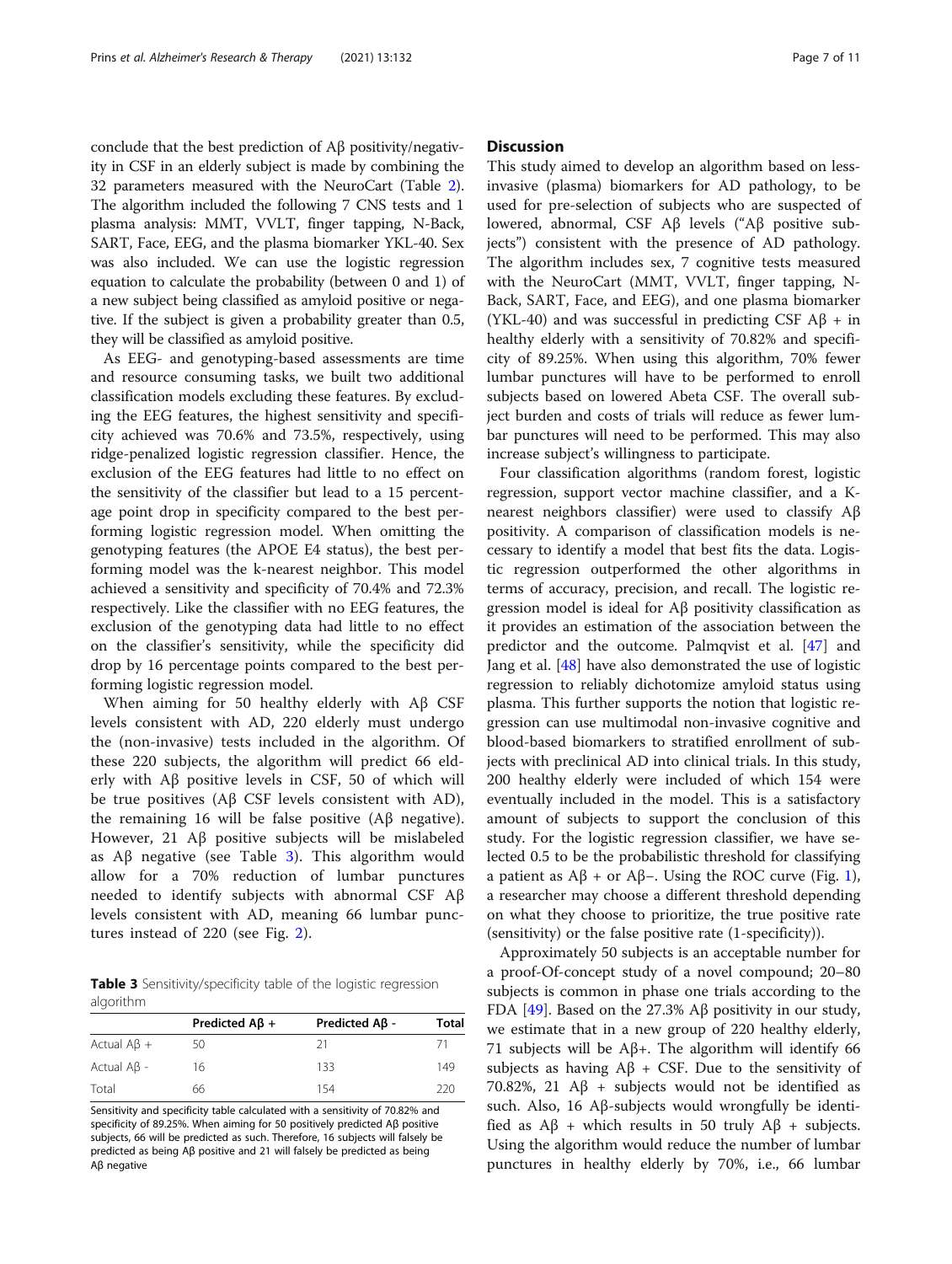<span id="page-7-0"></span>

punctures instead of 220. As this algorithm is designed to select healthy elderly with Aβ CSF concentrations consistent with AD, having a 100% accuracy is of no importance, contrary to when using a test or an algorithm for diagnostic purposes. We would not perform unnecessary lumbar punctures in 89.25% patients with an increased chance of being Aβ-. In our opinion, this decrease in overall burden justifies the use of such an algorithm for subject selection for trial.

Other studies developed algorithms focused on predicting the progression to dementia due to AD [[50,](#page-10-0) [51](#page-10-0)], the classification of different stages of AD [[52](#page-10-0), [53](#page-10-0)], and for the diagnosis of AD in the early stages [[54](#page-10-0)]. These algorithms were developed for diagnostic purpose rather than for clinical trial participation, such as the one described in our study. Also, the data used in these algorithms were collected in clinical settings such as behavioral observation, clinical presentation, and MRI data. When selecting healthy elderly for clinical trial participation, this information is commonly not available. Others have tried to identify healthy subjects with amyloid pathology using considerably burdensome and costly MRI data [\[55](#page-10-0), [56](#page-10-0)]. Khan et al. (2018) suggests an algorithm for preclinical diagnosis of AD based on a combination of three AD biomarkers: neuroimaging, genetic markers, and abnormalities in CSF Aβ1-42, t-tau, and ptau (the gold standard for the diagnosis of AD). However, as mentioned before, data from neuroimaging is not commonly available and far more costly and time consuming than the tests used in our algorithm.

Reduction of the number of lumbar punctures performed in healthy subjects is of great value to increase participation willingness in healthy elderly and to lower overall subject burden. A comparable study to this current study showed that Aβ positivity (confirmed by either CSF or PET-MRI) can be predicted by a combination of demographic variables, APOE status, baseline cognition, and 24-month follow-up rates [[57](#page-10-0)]. A 24 month follow-up is usually not available and gathering follow up information on healthy subjects before the start of a clinical trial is too time consuming.

Accumulation of Aβ plaques in the brain associated with lowered levels of  $A\beta$  in CSF is still seen as the main pathological cause of AD. Various clinical trials have therefore focused on reducing Aβ plaques in the brain. Where reducing Aβ has been successful, lowering the prevalence of dementia due to AD has not been a result. Huang et al. (2020) reported 9 failed phase 3 antiamyloid trails since 2016 with 6 different compounds [[58\]](#page-10-0). Two of these trails were performed in subjects with preclinical AD, both with BACE inhibitors [[17,](#page-9-0) [18](#page-9-0)] and both were discontinued due to either toxicity or lack of efficacy. Researchers claim that interfering early in the disease process will probably result in higher efficacy than when the clinical disease process has already started, evidenced by a diagnosis of preclinical AD or MCI. Looking at the inclusion criteria of the aforementioned studies shows that healthy elderly with CSF Aβ levels consistent with AD have been selected for participation. Healthy elderly are defined as having a clinical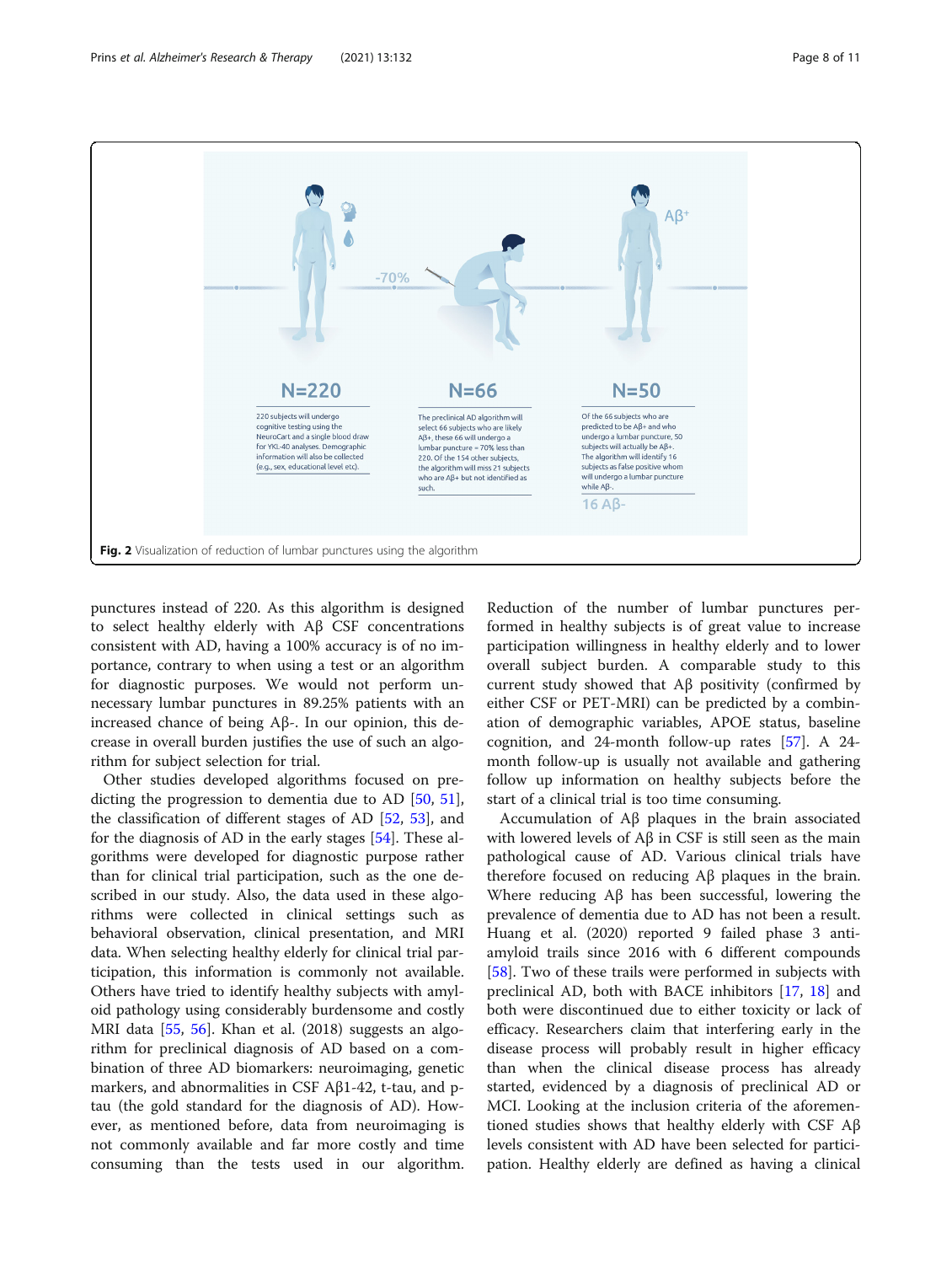interview, namely the clinical dementia rating scale (CDR) of 0. Using the CDR total score is well accepted in clinical research and is widely used for clinical diagnosis of AD [\[59](#page-10-0)]. Still, very subtle cognitive changes are not detected using this crude screening tool. Using the algorithm proposed in this article will help to better select trial participants by including diverse cognitive assessments instead of the more general cognitive score of the CDR.

Shifting focus from invasive measurements (CSF, PET-MRI) to blood-based biomarkers for AD has been a major topic in research as new technics have been developed claiming to be ultrasensitive to detecting AD-related proteins [\[24\]](#page-9-0). Using a blood test would make it more accessible to diagnose patients but also to identify possible trial participants. Challenges in the use of blood-based AD biomarkers are the different biological system compared to the CSF system, use of different analytical methods (ELISA, Simoa, etc.), and the specificity for AD of these biomarkers [[27](#page-9-0)]. Specifying pre-AD stages with the use of blood-based biomarkers has yet to be standardized. The preclinical AD algorithm created in this study includes only one blood-based biomarker (YKL-40) and the limitations of using blood-based biomarkers are therefore minor. The use of a different analytical method may alter the outcome of the analysis slightly and therefore could have led to a different composition of the algorithm. This should be kept in mind when comparing the outcome of this study to those of other studies. The combination of blood-based biomarkers with genetic information and cognitive assessments appears to be a powerful tool in preselection of preclinical AD subjects in clinical trials.

Four out of the seven NeuroCart tasks that are included in the algorithm are memory tasks. Loss of memory early on in the disease process is common for (amnestic) MCI and often lead to the AD diagnosis [\[60](#page-10-0)]. Especially the visual verbal learning task is important for the algorithm to differentiate between preclinical AD and healthy elderly. Visual and verbal memory problems are common in AD  $[61]$  $[61]$  and have also been reported in preclinical AD [[62,](#page-10-0) [63\]](#page-10-0).

Reducing the number of lumbar punctures in healthy subjects and the additional benefits for clinical research must be weighed against the ethical consequences of identifying healthy subjects with an elevated risk of developing AD, which at this moment is an untreatable disease. Approximately 53% of subjects fulfilling the criteria of preclinical AD will actually develop MCI or AD [[64\]](#page-10-0). When selecting trial subjects based on specific biomarkers, these subjects will become aware that they have CSF Aβ levels consistent with AD. The development of Aβ plaques in the brain and eventually developing AD can be a 20- to 30-year-long process [\[19](#page-9-0)]. This is a substantial amount of time to be concerned about a disease that one might develop. Knowledge about predispositions to develop a disease can even have financial consequences and reduce health benefits as people might not be hired for certain jobs and health insurances may increase insurance premium. Nevertheless, studying cognitively healthy elderly is important as treatment in a predisease phase might prevent or retard the process of developing clinically overt Alzheimer's dementia. With the ultimate goal of preventing AD, the need to include preclinical subjects in clinical studies is vital.

## Limitations

Among the limitations is that a logistic algorithm was used which cannot incorporate incomplete datasets [\[65](#page-10-0)]. Hence, the model will fail to predict a class if a subject is missing a single feature. Missing data is not uncommon in research, especially when cognitive tests are performed. Benefits of using this model however proceed this limitation. Inconclusiveness about the validity of blood based biomarkers can also be regarded as a limitation of this study. This study only includes one plasma biomarker which reduces the inconvenience. The ethical consequences of using an algorithm like ours in healthy elderly should always be taken into account and could be regarded as a limitation. The study population is a relatively highly educated group. This might not be completely representative with regards to the cognitive performance of an average population.

## Conclusion

This algorithm would allow for a 70% reduction of lumbar punctures needed to identify subjects with abnormal CSF Aβ levels consistent with AD. We have identified an algorithm that is able to preselect healthy elderly who are more likely to have Aβ CSF levels consistent with AD. Using this algorithm, fewer lumbar punctures will have to be performed when selecting subjects for clinical trials. The use of this algorithm can be expected to lower overall subject burden and costs of identifying subjects with preclinical AD and therefore of total study costs.

#### Abbreviations

Aβ: Amyloid beta; Aβ+: Amyloid beta positive; AD: Alzheimer's disease; Apoe: Apolipoprotein; AUC: Area under the curve; CHDR: Centre for Human Drug Research; CSF: Cerebrospinal fluid; CDR: Clinical dementia rating scale; EEG: Electro encephalography; IADL: Instrumental activities of daily living scale; MCI: Mild cognitive impairment; MMSE: Mini mental state examination; MMT: Milner Maze test; MRI: Magnetic reasoning image; NfL: Neurofilament light; SART: Sustained attention to response task; PET: Positron emission tomography; ROC: Receiver operating characteristics; VVLT: Visual verbal learning test; VIF: Variance inflation factor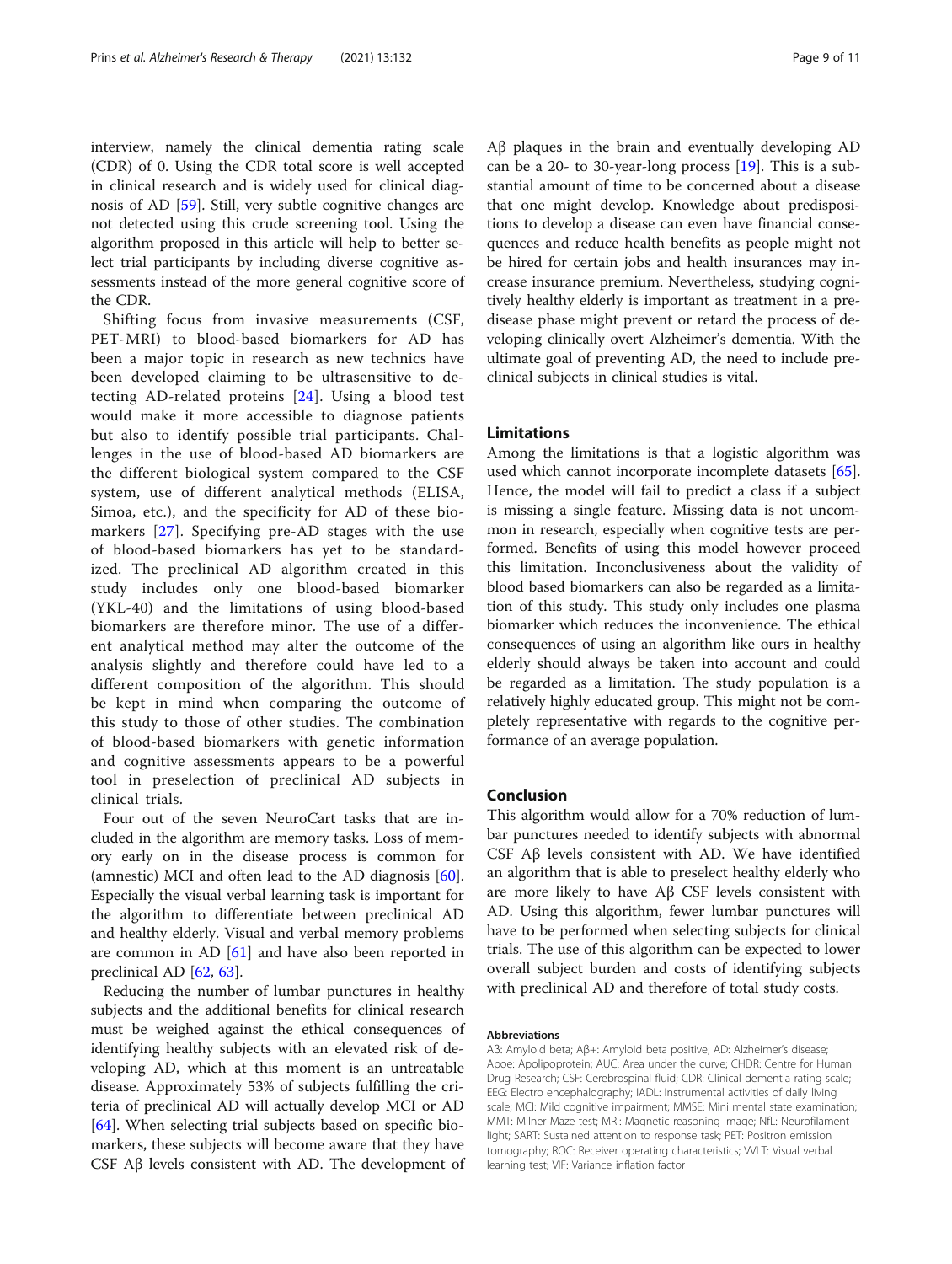## <span id="page-9-0"></span>Supplementary Information

The online version contains supplementary material available at [https://doi.](https://doi.org/10.1186/s13195-021-00874-9) [org/10.1186/s13195-021-00874-9.](https://doi.org/10.1186/s13195-021-00874-9)

Additional file 1. STARD flow chart.

## Acknowledgements

The authors thank Christel Havers, Kimberley Versteegen, Jacky Zuiddam, and Renate van Rijt for their contributions to the clinical execution of the study. We also like to thank Folkert van Meurs for designing Fig. [2](#page-7-0).

#### Authors' contributions

The study design, collection of data, and analysis and interpretation of the data has been a mutual effort of the authors. The authors read and approved the final manuscript.

#### Funding

This study was investigator initiated and funded by CHDR.

#### Availability of data and materials

The datasets generated during this study are not available by request.

## **Declarations**

## Ethics approval and consent to participate

The study was approved by the ethics committee of the Leiden University Hospital, the Netherlands. The study was conducted according to the Dutch act on Medical Research Involving Human Subjects (WMO) and in compliance with Good Clinical Practice (ICH-GCP) and the Declaration of Helsinki. The trial was retrospectively registered in the international trial register ISRCTN79036545. Written and informed consent was obtained from all the included participants.

#### Consent for publication

All authors consent to publication of the study.

#### Competing interests

The authors declare that they have no competing interests.

#### Received: 11 March 2021 Accepted: 4 July 2021 Published online: 17 July 2021

#### References

- 1. Amieva H, le Goff M, Millet X, Orgogozo JM, Pérès K, Barberger-Gateau P, et al. Prodromal Alzheimer's disease: successive emergence of the clinical symptoms. Ann Neurol. 2008;64(5):492–8. [https://doi.org/10.1002/ana.21509.](https://doi.org/10.1002/ana.21509)
- 2. Dubois B, Feldman HH, Jacova C, DeKosky ST, Barberger-Gateau P, Cummings J, et al. Research criteria for the diagnosis of Alzheimer's disease: revising the NINCDS-ADRDA criteria. Lancet Neurol. 2007;6(8):734–46. [https://doi.org/10.1016/S1474-4422\(07\)70178-3.](https://doi.org/10.1016/S1474-4422(07)70178-3)
- Price JL, McKeel DW Jr, Buckles VD, Roe CM, Xiong C, Grundman M, et al. Neuropathology of nondemented aging: presumptive evidence for preclinical Alzheimer disease. Neurobiol Aging. 2009;30(7):1026–36. [https://](https://doi.org/10.1016/j.neurobiolaging.2009.04.002) [doi.org/10.1016/j.neurobiolaging.2009.04.002.](https://doi.org/10.1016/j.neurobiolaging.2009.04.002)
- 4. Sevigny J, Chiao P, Bussière T, Weinreb PH, Williams L, Maier M, et al. The antibody aducanumab reduces Abeta plaques in Alzheimer's disease. Nature. 2016;537(7618):50–6. <https://doi.org/10.1038/nature19323>.
- 5. Schneider L. A resurrection of aducanumab for Alzheimer's disease. Lancet Neurol. 2020;19(2):111–2. [https://doi.org/10.1016/S1474-4422\(19\)30480-6](https://doi.org/10.1016/S1474-4422(19)30480-6).
- 6. FDA. FDA grants accelerated approval for Alzheimer's drug. 2021 content current as of 07Jun2018 [cited 2021 18June].
- 7. Lemere CA, Masliah E. Can Alzheimer disease be prevented by amyloid-beta immunotherapy? Nat Rev Neurol. 2010;6(2):108–19. [https://doi.org/10.1038/](https://doi.org/10.1038/nrneurol.2009.219) [nrneurol.2009.219](https://doi.org/10.1038/nrneurol.2009.219).
- Rinne JO, Brooks DJ, Rossor MN, Fox NC, Bullock R, Klunk WE, et al. 11C-PiB PET assessment of change in fibrillar amyloid-beta load in patients with Alzheimer's disease treated with bapineuzumab: a phase 2, double-blind, placebo-controlled, ascending-dose study. Lancet Neurol. 2010;9(4):363–72. [https://doi.org/10.1016/S1474-4422\(10\)70043-0.](https://doi.org/10.1016/S1474-4422(10)70043-0)
- 9. Leyhe T, Andreasen N, Simeoni M, Reich A, von Arnim CAF, Tong X, et al. Modulation of beta-amyloid by a single dose of GSK933776 in patients with mild Alzheimer's disease: a phase I study. Alzheimers Res Ther. 2014;6(2):19. [https://doi.org/10.1186/alzrt249.](https://doi.org/10.1186/alzrt249)
- 10. Salloway S, Sperling R, Fox NC, Blennow K, Klunk W, Raskind M, et al. Two phase 3 trials of bapineuzumab in mild-to-moderate Alzheimer's disease. N Engl J Med. 2014;370(4):322–33. <https://doi.org/10.1056/NEJMoa1304839>.
- 11. Selkoe DJ. Alzheimer disease and aducanumab: adjusting our approach. Nat Rev Neurol. 2019;15(7):365–6. <https://doi.org/10.1038/s41582-019-0205-1>.
- 12. Swanson CJ, Zhang Y, Dhadda S, Wang J, Kaplow J, Lai RYK, et al. A randomized, double-blind, phase 2b proof-of-concept clinical trial in early Alzheimer's disease with lecanemab, an anti-Aβ protofibril antibody. Alzheimers Res Ther. 2021;13(1):80. [https://doi.org/10.1186/s13195-021-](https://doi.org/10.1186/s13195-021-00813-8) [00813-8](https://doi.org/10.1186/s13195-021-00813-8).
- 13. Chiu MJ, Yang SY, Horng HE, Yang CC, Chen TF, Chieh JJ, et al. Combined plasma biomarkers for diagnosing mild cognition impairment and Alzheimer's disease. ACS Chem Neurosci. 2013;4(12):1530–6. [https://doi.](https://doi.org/10.1021/cn400129p) [org/10.1021/cn400129p](https://doi.org/10.1021/cn400129p).
- 14. Jack CR Jr, Knopman DS, Jagust WJ, Petersen RC, Weiner MW, Aisen PS, et al. Tracking pathophysiological processes in Alzheimer's disease: an updated hypothetical model of dynamic biomarkers. Lancet Neurol. 2013; 12(2):207–16. [https://doi.org/10.1016/S1474-4422\(12\)70291-0.](https://doi.org/10.1016/S1474-4422(12)70291-0)
- 15. Jack CR Jr, Knopman DS, Jagust WJ, Shaw LM, Aisen PS, Weiner MW, et al. Hypothetical model of dynamic biomarkers of the Alzheimer's pathological cascade. Lancet Neurol. 2010;9(1):119–28. [https://doi.org/10.1016/S14](https://doi.org/10.1016/S1474-4422(09)70299-6) [74-4422\(09\)70299-6](https://doi.org/10.1016/S1474-4422(09)70299-6).
- 16. Jack CR Jr, Bennett DA, Blennow K, Carrillo MC, Dunn B, Haeberlein SB, et al. NIA-AA Research Framework: toward a biological definition of Alzheimer's disease. Alzheimers Dement. 2018;14(4):535–62. [https://doi.org/10.1016/j.ja](https://doi.org/10.1016/j.jalz.2018.02.018) [lz.2018.02.018](https://doi.org/10.1016/j.jalz.2018.02.018).
- 17. Timmers M, Streffer JR, Russu A, Tominaga Y, Shimizu H, Shiraishi A, et al. Pharmacodynamics of atabecestat (JNJ-54861911), an oral BACE1 inhibitor in patients with early Alzheimer's disease: randomized, double-blind, placebo-controlled study. Alzheimers Res Ther. 2018;10(1):85. [https://doi.](https://doi.org/10.1186/s13195-018-0415-6) [org/10.1186/s13195-018-0415-6](https://doi.org/10.1186/s13195-018-0415-6).
- 18. Neumann U, et al. EMBO Mol Med. 2018;10(11).
- 19. Jansen WJ, Ossenkoppele R, Knol DL, Tijms BM, Scheltens P, Verhey FR, et al. Prevalence of cerebral amyloid pathology in persons without dementia a meta-analysis. JAMA. 2015;313(19):1924–38. [https://doi.org/10.1001/jama.201](https://doi.org/10.1001/jama.2015.4668) [5.4668](https://doi.org/10.1001/jama.2015.4668).
- 20. Zwan M, van Harten A, Ossenkoppele R, Bouwman F, Teunissen C, Adriaanse S, et al. Concordance between cerebrospinal fluid biomarkers and [C-11] PIB PET in a memory clinic cohort. J Alzheimers Dis. 2014;41(3):801–7. [https://doi.org/10.3233/JAD-132561.](https://doi.org/10.3233/JAD-132561)
- 21. Zetterberg H, Burnham SC. Blood-based molecular biomarkers for Alzheimer's disease. Molecular Brain. 2019;12(1):26. [https://doi.org/10.1186/](https://doi.org/10.1186/s13041-019-0448-1) [s13041-019-0448-1.](https://doi.org/10.1186/s13041-019-0448-1)
- 22. Olsson B, Lautner R, Andreasson U, Öhrfelt A, Portelius E, Bjerke M, et al. CSF and blood biomarkers for the diagnosis of Alzheimer's disease: a systematic review and meta-analysis. Lancet Neurol. 2016;15(7):673–84. [https://doi.](https://doi.org/10.1016/S1474-4422(16)00070-3) [org/10.1016/S1474-4422\(16\)00070-3.](https://doi.org/10.1016/S1474-4422(16)00070-3)
- 23. Verberk IMW, Slot RE, Verfaillie SCJ, Heijst H, Prins ND, van Berckel BNM, et al. Plasma amyloid as prescreener for the earliest Alzheimer pathological changes. Ann Neurol. 2018;84(5):648–58. [https://doi.org/10.1002/ana.25334.](https://doi.org/10.1002/ana.25334)
- 24. Janelidze S, Stomrud E, Palmqvist S, Zetterberg H, van Westen D, Jeromin A, et al. Plasma beta-amyloid in Alzheimer's disease and vascular disease. Sci Rep. 2016;6(1):26801. <https://doi.org/10.1038/srep26801>.
- 25. Mielke MM, Hagen CE, Xu J, Chai X, Vemuri P, Lowe VJ, et al. Plasma phospho-tau181 increases with Alzheimer's disease clinical severity and is associated with tau- and amyloid-positron emission tomography. Alzheimers Dement. 2018;14(8):989–97. [https://doi.org/10.1016/j.jalz.2018.](https://doi.org/10.1016/j.jalz.2018.02.013) [02.013.](https://doi.org/10.1016/j.jalz.2018.02.013)
- 26. Lewczuk P, Ermann N, Andreasson U, Schultheis C, Podhorna J, Spitzer P, et al. Plasma neurofilament light as a potential biomarker of neurodegeneration in Alzheimer's disease. Alzheimers Res Ther. 2018;10(1): 71. <https://doi.org/10.1186/s13195-018-0404-9>.
- 27. Hampel H, O'Bryant SE, Molinuevo JL, Zetterberg H, Masters CL, Lista S, et al. Blood-based biomarkers for Alzheimer disease: mapping the road to the clinic. Nat Rev Neurol. 2018;14(11):639–52. [https://doi.org/10.1038/s41582-01](https://doi.org/10.1038/s41582-018-0079-7) [8-0079-7](https://doi.org/10.1038/s41582-018-0079-7).